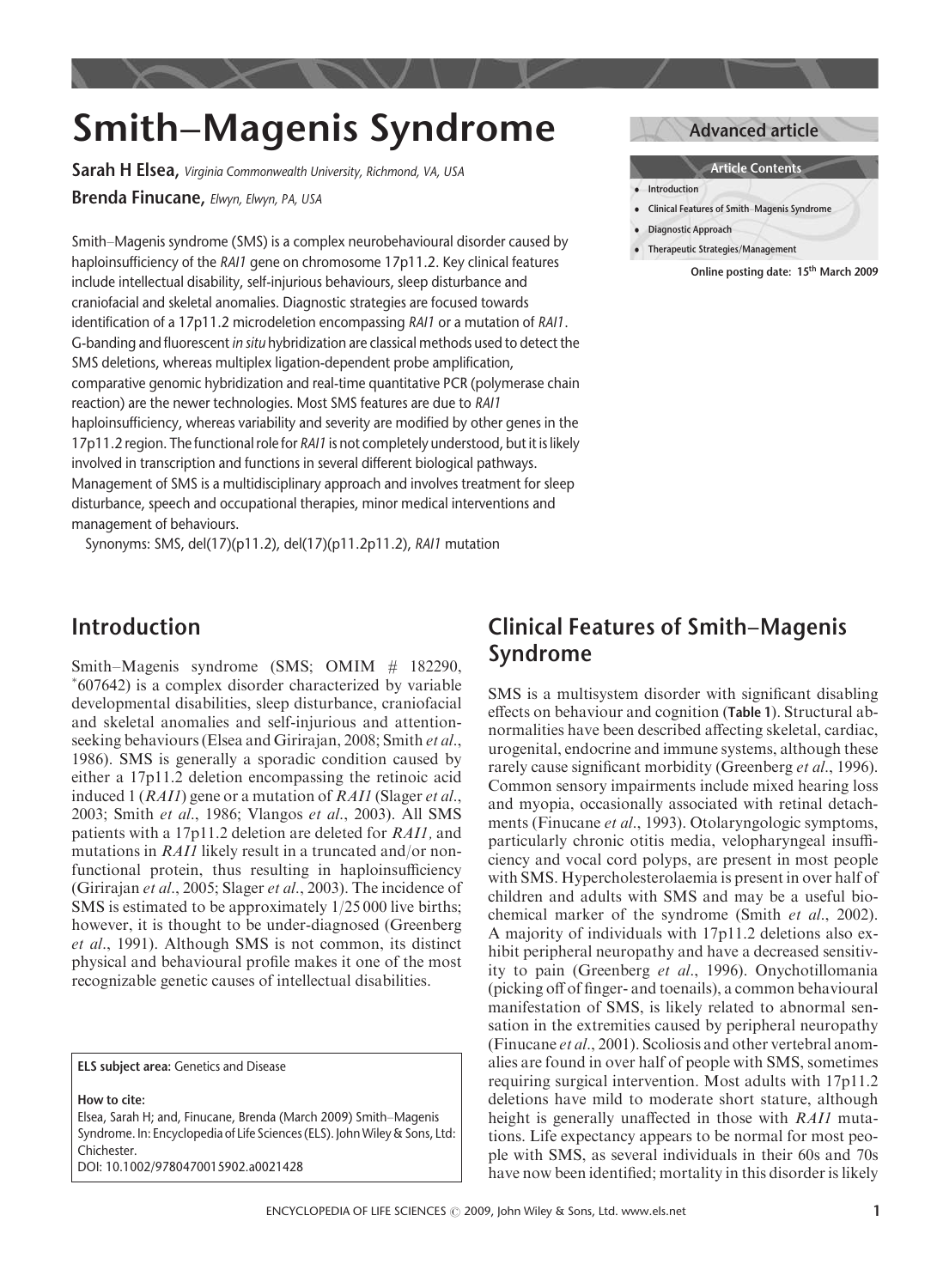| Neurological/behavioural  | Craniofacial/skeletal | Otolaryngological               | Ocular            | Other anomalies     |
|---------------------------|-----------------------|---------------------------------|-------------------|---------------------|
| Intellectual disability   | Brachycephaly         | Chronic ear<br>infections       | Myopia            | Cardiovascular      |
| Speech delay              | Midface hypoplasia    | Hearing loss                    | <b>Strabismus</b> | Renal/urinary tract |
| Motor delay               | Prognathism wt/age    | Hoarse, deep voice              |                   | Dental              |
| Hypotonia                 | Tented upper lip      | Velopharyngeal<br>insufficiency |                   |                     |
| Hypercholesterolaemia     |                       |                                 |                   |                     |
| <b>Seizures</b>           | Broad, square face    |                                 |                   |                     |
| Sleep disturbance         | Synophyrys            |                                 |                   |                     |
| Self-hugging              | Brachydactyly         |                                 |                   |                     |
| Attention seeking         | Scoliosis             |                                 |                   |                     |
| Self-injurious behaviours |                       |                                 |                   |                     |
| - Onychotillomania        |                       |                                 |                   |                     |
| - Polyembolokoilomania    |                       |                                 |                   |                     |
| - Head-banging            |                       |                                 |                   |                     |
| - Skin-picking            |                       |                                 |                   |                     |

| <b>Table 1</b> Clinical manifestations of Smith–Magenis syndrome |
|------------------------------------------------------------------|
|------------------------------------------------------------------|

determined by the presence or absence of congenital structural anomalies, as well as the quality of anticipatory health monitoring. See also: Birth Defects: Overview; Microdeletion Syndromes

SMS is associated with a characteristic pattern of facial dysmorphia, which includes a down-turned mouth, malar hypoplasia and relative prognathism (Figure 1). These facial features can be subtle in young children, delaying diagnosis. Progressive prognathism and coarsening of the facial appearance with age increase the clinical recognition of SMS in older children and adults (Allanson et al., 1999). Birth weight in SMS is typically normal, but infants tend to be hypotonic and excessively sleepy. In the newborn period, there is significant clinical overlap with Down syndrome, and the diagnosis of SMS is sometimes detected after negative cytogenetic testing for trisomy 21. Hypotonia leads to motor delays in young children with SMS, but the vast majority are ambulatory by age 3. Older children and adults typically walk with an awkward, lurching gait due to peripheral neuropathy. Speech development is delayed, likely compounded by oral-motor incoordination and chronic otitis media. As they age, most children with SMS acquire speech, although intelligibility in some is severely limited by articulation errors (Solomon et al., 2002). See also: Down Syndrome

Individuals with SMS exhibit a wide range of cognitive impairments, with most functioning in the mild to moderate range of intellectual disability. The cognitive profile of school-aged students with SMS is characterized by relative strengths in long-term memory and perceptual closure with significant weaknesses in sequential processing and shortterm memory (Dykens et al., 1997). As students with SMS age, educational planning may be complicated by developmental asynchrony (i.e. a significant gap between intellectual attainment and emotional development) (Finucane, 2008). Co-morbid psychiatric conditions, such as attention deficit disorders, autism and obsessive



Figure 1 Smith–Magenis syndrome. (a) Typical SMS infant phenotype with 'tented' upper lip and depressed nasal bridge. Reproduced with permission from Lorna Harris. (b) Male, age 19 years, with SMS. Note, although recognizable, the characteristic facial features associated with SMS are often subtle. Reproduced from Genetic Causes of Developmental Disabilities Brochure, with permission.  $\odot$  Genetic Services at Elwyn.

compulsive disorder, are frequently associated with SMS (Levitas et al., 2007). Maladaptive behaviours, particularly aggression, attention-seeking, prolonged outbursts and self-injury, occur in early childhood and pose a significant challenge throughout life. A characteristic repertoire of self-injurious behaviours, including head-banging, onychotillomania and polyembolokoilomania (insertion of foreign objects into body orifices) has been described (Finucane et al., 2001). A unique 'self-hugging' behaviour is seen in most children and many adults with SMS and may be a pathognomonic feature of the syndrome (Finucane et al., 1994). See also: Intellectual Disability: Genetics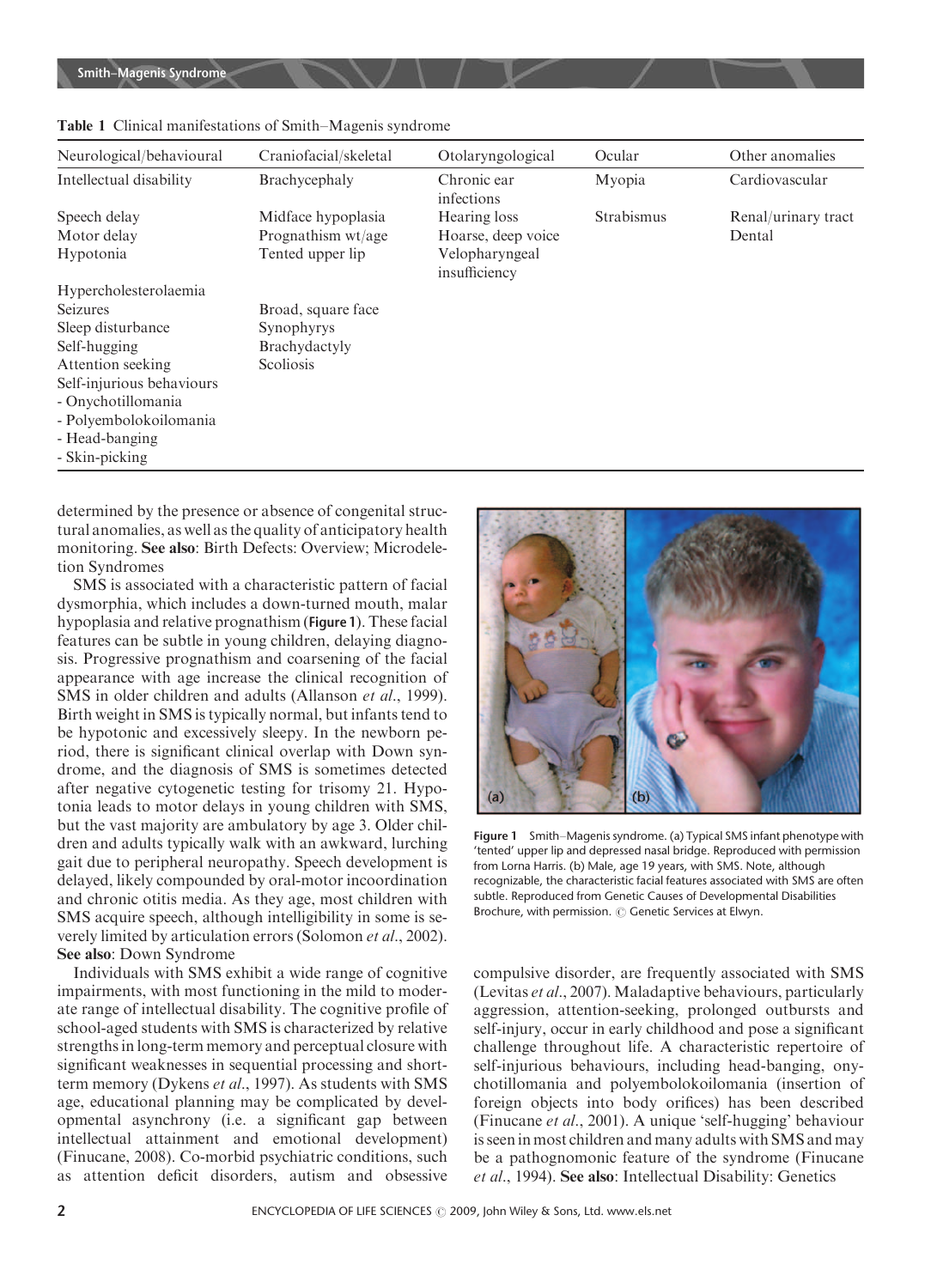

Figure 2 The SMS region on 17p11.2. A schematic showing the SMS region with representative genes and proximal, middle and distal repeats. Different sized 17p11.2 deletions identified in SMS cases including common, large, small and atypical deletions are shown by the solid coloured bars. Note that all deletions include the RAI1 gene, shown in red. Commercially available FISH probes useful for SMS diagnosis are also represented.

Complicating the behavioural phenotype of SMS is a severe sleep disturbance characterized by shortened sleep cycles, frequent night-time awakenings, and excessive daytime sleepiness (Smith et al., 1998). Starting in early childhood, sleep disturbance poses a major management challenge for caregivers while also exacerbating other maladaptive behaviours in these children. Among the sleep-related abnormalities described in SMS are an inverted circadian rhythm of melatonin, diminished rapid eye movement (REM) sleep and a reduction in 24 h and night sleep as compared to children without SMS (Greenberg et al., 1996; Potocki et al., 2000). Laboratory evidence of elevated daytime and decreased nocturnal melatonin secretion are consistent with the clinical phenotype and offer potential approaches to treatment (De Leersnyder et al., 2003).

The combination of intellectual disability, severe behavioural abnormalities and sleep disturbance takes its toll on the families of people with SMS. Parents report high rates of depression and anxiety (Kozachek et al., 2008), and family stress is significantly higher in SMS families than it is in those of children with nonspecific developmental disabilities (Hodapp et al., 1998). Holistic management of SMS includes the need for family support services and resources.

## Molecular Aspects of Smith–Magenis syndrome

#### Mechanism of SMS deletions

Approximately 90% of all reported cases with SMS have a 17p11.2 deletion encompassing the RAI1 gene, whereas the remaining 10% have a mutation in the *RAI1* gene. Approximately 65% of all SMS patients have a common 3.7 Mb deletion, while approximately 25% have larger, smaller or atypical 17p11.2 deletions (Vlangos et al., 2003). The remaining 10% of SMS patients have mutations in RAI1 (Elsea and Girirajan, 2008). Chromosome microdeletions like del(17)(p11.2) result from aberrant chromosomal recombination and are sponsored by repeat elements in the susceptible region of the genome. Chen et al. (1997) identified three copies of a low-copy number repeat (LCRs) flanking the SMS common deletion region (Figure 2) (Chen et al., 1997). The chromosome 17p11.2 deletions result from both nonhomologous mechanisms and nonallelic homologous recombination mediated either by SMS-repeat cluster or low-copy repeats during maternal or paternal gametogenesis (Lee et al., 2006). These repeats (proximal, middle and distal SMS-REPs) form substrates for interand intra-chromosomal recombination (Chen et al., 1997). Unequal meiotic crossovers mediated through nonallelic homologous recombination (NAHR) occur between the proximal and distal SMS-REPs in approximately 70% of SMS deletion cases resulting in a 'common deletion' (Figure 2) (Shaw et al., 2002). Similarly, 'uncommon deletions' (seen in approximately 25% of deletion cases) are either due to alternate LCRs, such as AT-rich repeats or Alu elements acting as homologous recombination substrates, or other nonhomologous mechanisms (Shaw and Lupski, 2004, 2005; Shaw et al., 2004; Vlangos et al., 2003). No imprinting or parent-of-origin bias for the SMS deletion has been identified (Juyal et al., 1996). See also: Evolution of Imprinting: Imprinted Gene Function in Human Disease; Microdeletions and Microduplications: Mechanism; Relevance of Copy Number Variation to Human Genetic Disease

#### Retinoic acid induced 1 (RAI1): The primary gene for SMS

Analysis of different sized SMS deletions revealed a common region of overlap or a 'critical interval' of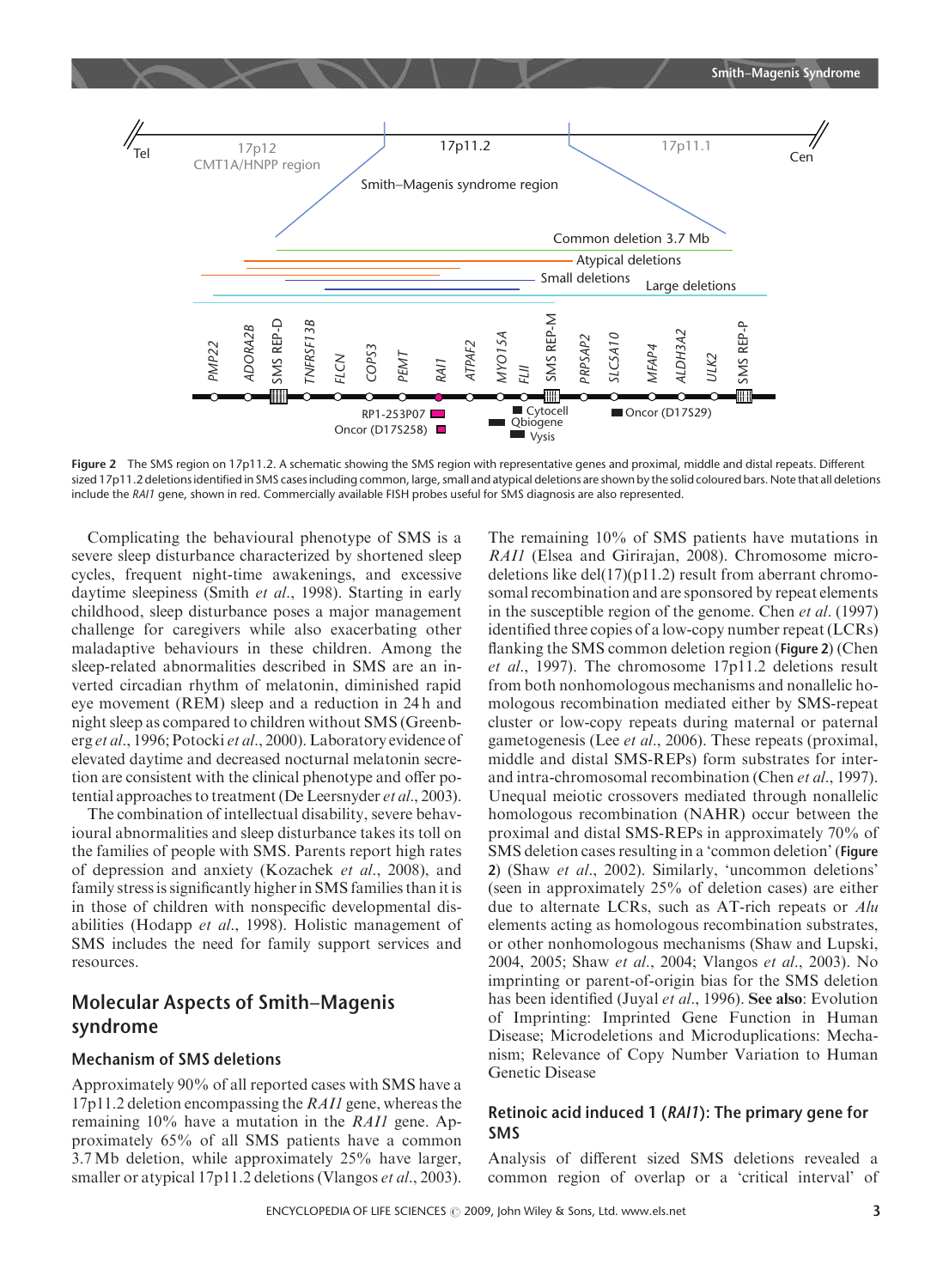approximately 1.5 Mb within 17p11.2 (Figure 2). A contiguous physical and transcription map of the 'critical interval' identified  $>15$  genes (Lucas *et al.*, 2001). Sequencing of candidate genes within the 'critical interval' in patients with SMS clinical features but without a 17p11.2 deletion identified frame-shift mutations in the retinoic acid induced 1 (*RAII*) gene (Slager *et al.*, 2003). Since then,  $> 15$  mutations have been identified in RAI1, including nonsense mutations, single to multiple nucleotide deletions and/or insertions, and missense mutations (Figure 3) (Bi et al., 2006; Bi et al., 2004; Elsea and Girirajan, 2008; Girirajan et al., 2005, 2006). In addition, numerous single nucleotide polymorphisms including a variable polyglutamine repeat have been identified (Bi et al., 2006; Girirajan et al., 2006; Seranski et al., 2001). See also: Mutation; Mutations and the Genetic Code; Spectrum of Mutations in the Human Genome Inferred by Single Nucleotide Polymorphisms

The primary transcript for RAI1 (GenBank AY172136, AJ271790; NM\_030665.3; NP\_109590.3; OMIM 607642) is formed by six exons generating an approximately 8.5 kb messenger ribonucleic acid (mRNA) and a 1906 amino acid protein (Figure 3) (Toulouse et al., 2003). The RAI1 protein contains a bipartite nuclear localization signal, polyglutamine and polyserine tracts, and a C-terminal plant homeodomain (PHD)/zinc-finger domain (Toulouse et al., 2003). These latter domains suggest that RAI1 functions as a transcription factor. Further, amino acid sequence motifs representing these four domains of the RAI1 protein are similar to the transcription factor stromelysin-1 platelet derived growth factor-responsive element binding protein, TCF20 (Seranski et al., 2001; Slager et al., 2003). Thus, RAI1 likely functions in the transcriptional machinery for multiple genes involved in growth and neurobehavioural regulation, explaining the pleiotropic effects seen in this disorder. See also: Short DNA Sequence Repeats; Transcription Factors; Transcription Factors and Human Disorders



Figure 3 RAI1 gene and mutations. The genomic structure of the RAI1 gene with coding (blue) and noncoding (black) exons is shown. All RAI1 mutations identified and reported are represented. Mutations include single and multiple nucleotide deletions and insertions and missense and nonsense mutations.

#### Genotype–phenotype correlation

Haploinsufficiency leading to functional abrogation of RAI1 is responsible for the major diagnostic features of SMS including variable intellectual disability, sleep disorder, behavioural and neurological abnormalities and craniofacial and skeletal abnormalities (Girirajan et al., 2006). Recently, the phenotypic role of RAI1 and the contributions of other genes in the 17p11.2 region towards SMS phenotype were evaluated by a genotype–phenotype correlation (Edelman et al., 2007; Girirajan et al., 2006). Whereas RAII was shown to be responsible for most SMS features, other genes in the 17p11.2 region contribute to the variability and severity of the phenotype in 17p11.2 deletion cases (Table 1) (Girirajan et al., 2006). Short stature, hypotonia, speech and motor delay, hearing loss, frequent ear infections and cardiac and renal defects are associated with patients with deletions, suggesting a minor role for RAI1 in these clinical features (Girirajan et al., 2006). Thus, other genes in 17p11.2 likely contribute to these findings in  $17p11.2$  deletion cases. In addition, patients with *RAI1* mutations may have less severe motor delay and higher functioning. They are also more likely to exhibit overeating/obesity and overgrowth phenotypes ( $>90$ th percentile for weight and height), polyembolokoilamania, self-hugging, muscle cramping and dry skin compared to patients with deletions. However, all RAI1 mutation cases so far described are phenotypically quite similar, and a bias in ascertainment must be considered; thus, the full spectrum of phenotypic effects of RAI1 mutation are not yet known. See also: Genotype-Phenotype Relationships; Haploinsufficiency

Phenotypes in cases with small deletions are similar to those with *RAI1* mutations. Edelman *et al.* (2007) also reported that individuals with small deletions are less likely to show brachycephaly, dental anomalies, iris-abnormalities, head-banging and hyperactivity (Edelman et al., 2007). Incidence of behavioural features are considerably lower in patients with large and atypical deletions, most likely due to the severe, movement-limiting phenotypes including severe intellectual disability and significant motor delays (Girirajan et al., 2006). Potential gender differences are also seen in SMS, with females more likely to report myopia, eating/appetite disorders, cold extremities and problems with communication and language compared to males (Edelman et al., 2007).

# Diagnostic Approach

Diagnosis of SMS is based upon initial clinical suspicion of the disorder, followed by a molecular confirmation of the chromosomal/gene defect. Clinical recognition of the disorder is typically delayed due to the lack of obvious facial dysmorphia in infants and young children. The presence of distinct behavioural features, such as onychotillomania and self-hugging, prompts consideration of the diagnosis in older children and adults. Suspected cases of SMS should first have high-resolution chromosomes followed by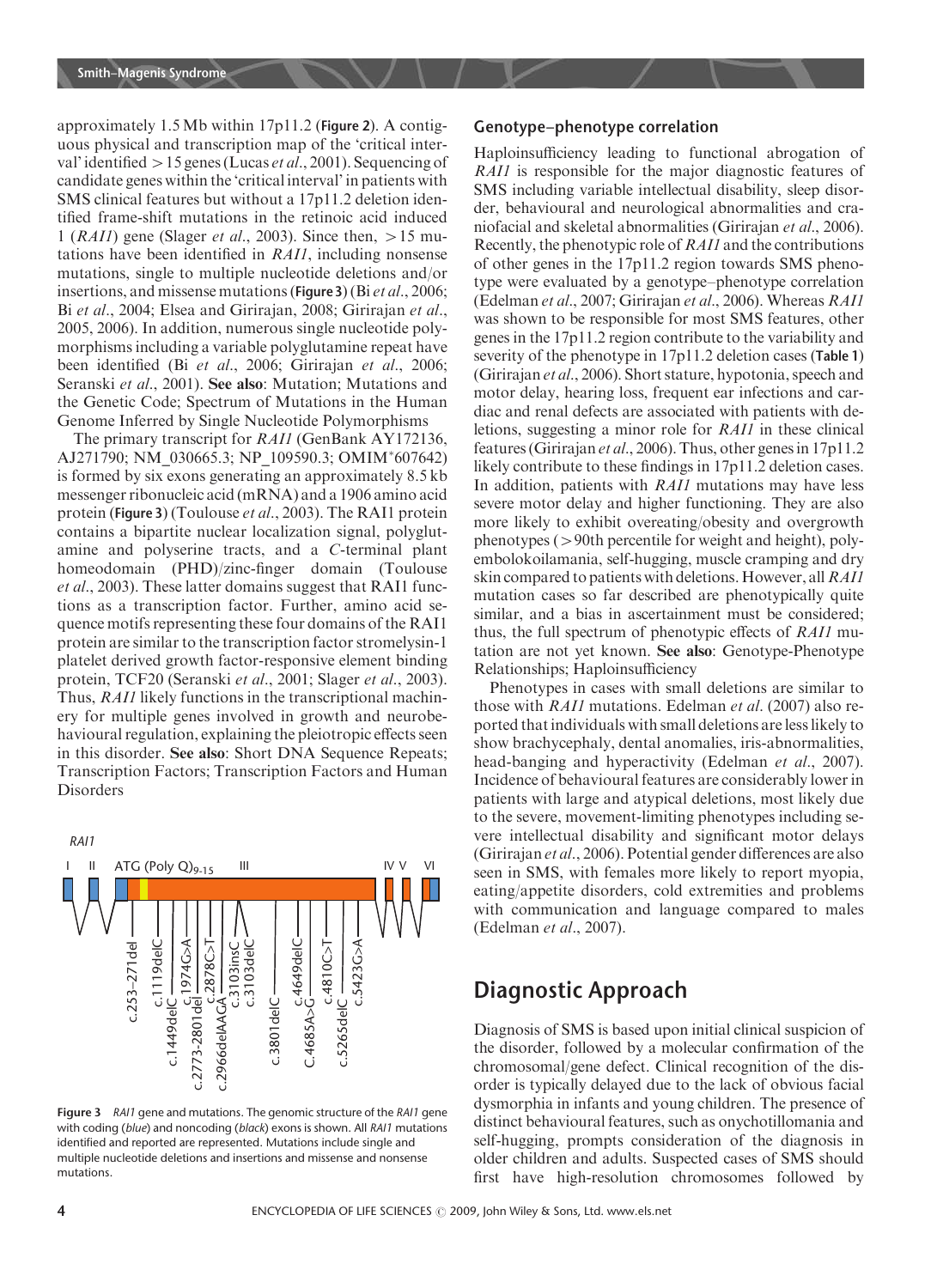fluorescent in situ hybridization (FISH) for 17p11.2 deletion. Alternative methods for identifying the 17p11.2 deletion include multiplex ligation-dependent probe amplification (MLPA) or real-time quantitative polymerase chain reaction (PCR) for the RAI1 gene and array comparative genomic hybridization (aCGH) (Girirajan et al., 2007; Truong et al., 2008). All methods must include probes that represent the RAI1 gene. Owing to phenotypic overlap, other disorders should also be considered on a case-by-case basis, including Prader–Willi syndrome (9q-syndrome). See also: Comparative Genomic Hybridization; Comparative Genomic Hybridization in the Study of Human Disease; Fluorescence In Situ Hybridization; Identification of Disease Genes by CGH Microarrays; Karyotype Interpretation; Polymerase Chain Reaction (PCR); Polymerase Chain Reaction (PCR): Specialized Reactions

Recurrence of SMS in siblings is rare but has been described (Hicks et al., 2008). Cases of parental mosaicism, with or without phenotypic effect, range from approximately 3% to 5%. Chromosomally normal parents of a child with SMS have less than 1% chance for a future recurrence; this risk is increased over that of couples in the general population because of the potential for germline mosaicism. Highly accurate prenatal testing using FISH analysis is available for at-risk pregnancies. See also: Mosaicism; Prenatal Diagnosis

Although FISH and G-banding are classically used for SMS diagnosis in a clinical cytogenetic laboratory, MLPA and qPCR are newer, cost-efficient methodologies for rapid, high-throughput diagnosis that require only deoxyribonucleic acid (DNA) for analysis (Truong et al., 2008). Further, MLPA and real-time qPCR can identify smaller deletions at a higher resolution, usually missed by FISH or G-banding, such as exonic deletions involving RAI1 (Figure 2) (Girirajan et al., 2007). Chromosome microarray studies (CGH) will also identify 17p11.2 deletions. Individuals in whom no 17p11.2 deletion can be found should have the RAI1 gene sequenced to detect heterozygous nucleotide variations (Figure 3). Upon detection of a nucleotide change, parental samples are evaluated to confirm the mutation is de novo. So far, only one case of SMS with an inherited RAI1 nucleotide change has been reported; however, parental mosaicism for an RAI1 mutation has been documented in more than one family (Elsea unpublished results) (Bi et al., 2006). Thus, evaluation of all parents of SMS cases with RAI1 mutations for familial mutations or mosaicism is critical, as the presence of an inherited mutation or mosaicism in the parent of a child with SMS would greatly alter the recurrence risks. Further, the identification of familial, population-specific, 'novel' single nucleotide polymorphisms (SNPs) complicates diagnosis. See also: Mutations in Human Genetic Disease

# Therapeutic Strategies/Management

Once the diagnosis of SMS is confirmed, children and adults with this condition require lifelong health monitoring in addition to behavioural, educational and social support. Published healthcare guidelines promote anticipatory medical management for individuals with SMS throughout the lifespan (Smith et al., 2006). Recommended studies at diagnosis include echocardiography, renal ultrasound and spine radiographs to rule out structural cardiac, urogenital and vertebral anomalies; a fasting lipid profile to detect hypercholesterolaemia; and ophthalmologic and audiologic evaluations to check for potential sensory impairments. Infants and toddlers with SMS should be referred as soon as possible for early intervention services, particularly speech/language therapy, to optimize oral-motor abilities and functional communication. An individualized education programme, including a comprehensive behaviour support plan, is essential to maximize academic and social attainment in school-aged children. As adults, individuals with SMS benefit from structured day programmes and typically live at home or in supervised residential settings with varying degrees of personal independence.

Of the many clinical symptoms associated with SMS, maladaptive behaviours pose the most significant management challenge. Although cognition is often only mildly affected, aggressive, impulsive and self-injurious behaviours limit academic and functional abilities in children and adults with this disorder. A comprehensive behaviour support plan for home and school should be considered as soon as problem behaviours arise, typically starting in early elementary school. A structured school programme with one-to-one support and curricula matched to the known cognitive and behavioural profile of SMS can be highly effective in meeting the needs of these students. Afterschool and respite care is also essential to decrease the daily stress on families of children with SMS.

In addition to environmental supports, psychotropic medications are often prescribed to manage behaviour in children and adults, and polypharmacy is typical. Reports of medication use in people with SMS are anecdotal, and to date, there are no published controlled studies of medication trials in this disorder. A database of adverse effects and medication efficacy has been compiled by the national support group PRISMS (Parents and Researchers Interested in Smith–Magenis Syndrome, Reston, VA, USA, www.prisms.org) and a review of the data is in progress (Gropman et al., 2006). Medication use should be targeted to specific behaviours, as there is no medication that addresses every area of behavioural concern. Unfortunately, there is no particular medication that works well for all people with SMS, and behaviour in some individuals is better managed without medications. Anecdotally, mood-stabilizing medications such as valproate and lithium have been relatively successful in reducing mood swings in people with SMS. Some individuals respond well to a combination of mood stabilizers and antipsychotic medications, such as rispiridone, although weight gain can be problematic (Gropman et al., 2006). Because of the lack of controlled medication trials for behavioural symptoms in SMS, medication should be prescribed very carefully by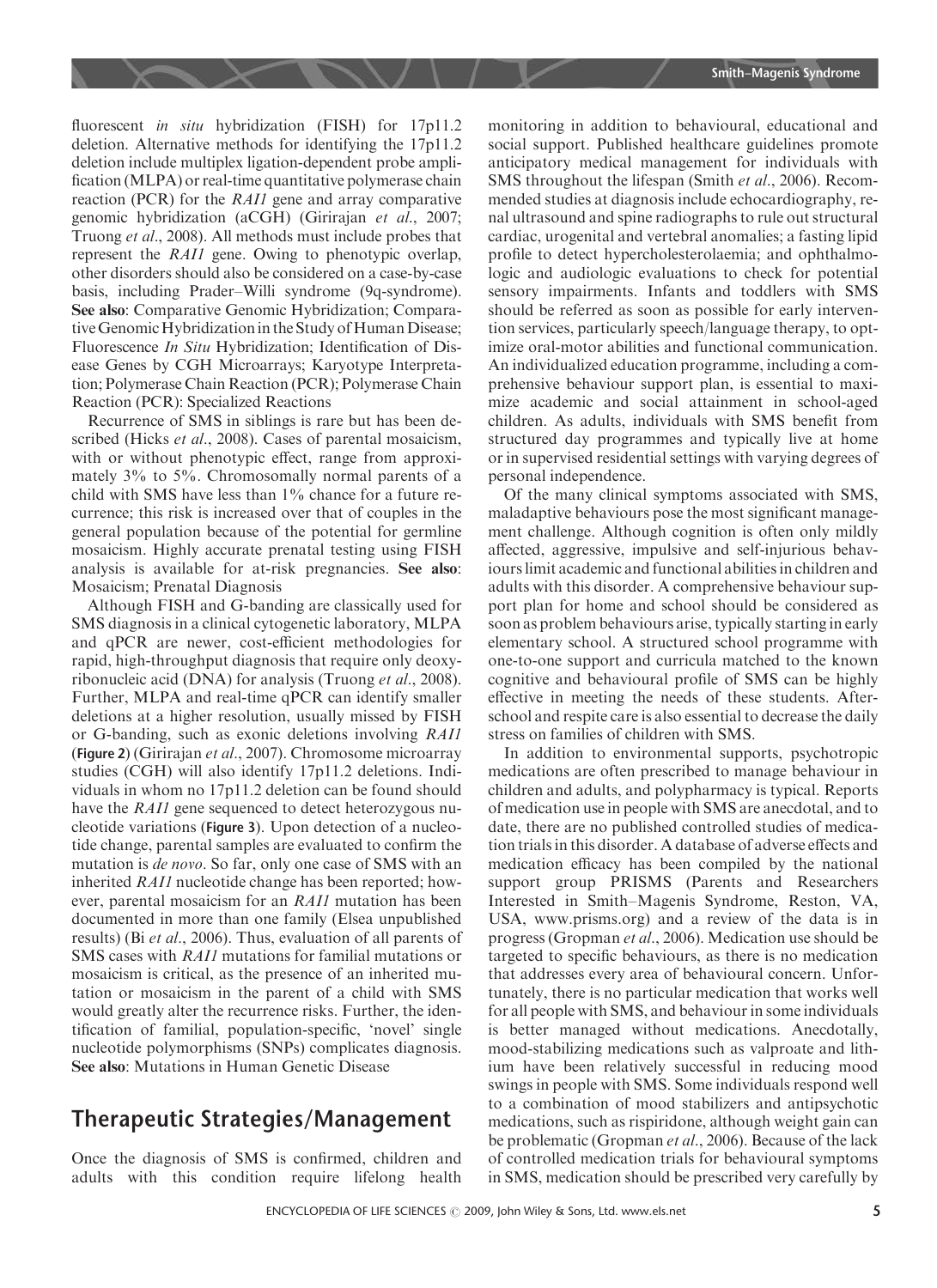a psychiatric professional with input from family members and caregivers most familiar with the individual.

Abnormal sleep patterns in people with SMS adversely affect behaviour and should be addressed as part of the behaviour support plan. Despite evidence for an inverted circadian rhythm of melatonin, to date there have been no well-controlled melatonin treatment trials for sleep disturbance in this disorder. Anecdotal case reports of the use of exogenous melatonin to normalize sleep patterns in SMS have been inconclusive, although many parents report dramatic improvement. Lack of therapeutic effect in some cases could be related to inconsistency in product formulation; in the United States, melatonin is not regulated by the FDA (Food and Drug Administration) and dosages may be inexact. In an uncontrolled 2003 study, De Leersnyder et al., combined a daytime dose of acebutolol (a  $B_1$ -adrenergic antagonist) to suppress melatonin secretion with an evening dose of melatonin in an attempt to restore the circadian rhythm of melatonin in 10 children with SMS (De Leersnyder *et al.*, 2003). The researchers reported normalization of night-time melatonin secretion, with improved sleep and disappearance of nocturnal awakenings. A corresponding subjective improvement in daytime behaviours was also reported by parents of the children studied. Although these results are encouraging, double-blind controlled studies are needed to fully evaluate the effect of melatonin treatment on sleep disturbance in people with SMS. See also: Adrenergic Receptors

Despite their many challenges, children and adults with SMS have much potential. Beginning with the original published descriptions of the condition (Smith et al., 1986; Smith et al., 1982), awareness has steadily increased, allowing earlier detection and an improved prognosis for those affected. Significant advances have been made over the past decade in our understanding of sleep disturbance and other behavioural abnormalities in people with SMS. International support organizations have been established to provide practical resources for families and encourage syndrome-specific research. In the coming years, the ongoing elucidation of genotype–phenotype correlations holds the promise of effective, targeted treatments for the disorder's many complex behavioural and somatic symptoms.

## References

- Allanson JE, Greenberg F and Smith AC (1999) The face of Smith-Magenis syndrome: a subjective and objective study. Journal of Medical Genetics 36: 394–397.
- Bi W, Saifi GM, Girirajan S et al. (2006) RAI1 point mutations, CAG repeat variation, and SNP analysis in non-deletion Smith-Magenis syndrome. American Journal of Medical Genetics A 140: 2454–2463.
- BiW, Saifi GM, Shaw CJ et al. (2004) Mutations of RAI1, a PHDcontaining protein, in nondeletion patients with Smith-Magenis syndrome. Human Genetics 115: 515–524.
- Chen KS, Manian P, Koeuth T et al. (1997) Homologous recombination of a flanking repeat gene cluster is a mechanism for a common contiguous gene deletion syndrome. Nature Genetics 17: 154–163.
- De Leersnyder H, Bresson JL, de Blois MC et al. (2003) Beta 1-adrenergic antagonists and melatonin reset the clock and restore sleep in a circadian disorder, Smith-Magenis syndrome. Journal of Medical Genetics 40: 74–78.
- Dykens EM, Finucane BM and Gayley C (1997) Brief report: cognitive and behavioral profiles in persons with Smith-Magenis syndrome. Journal of Autism & Developmental Disorders 27: 203–211.
- Edelman EA, Girirajan S, Finucane B et al. (2007) Gender, genotype, and phenotype differences in Smith-Magenis syndrome: a meta-analysis of 105 cases. Clinical Genetics 71: 540–550.
- Elsea SH and Girirajan S (2008) Smith-Magenis syndrome. European Journal of Human Genetics 16: 412–421.
- Finucane B (2008) Embracing the Inner Toddler in People with Smith-Magenis Syndrome. Spectrum, vol 12. Reston, VA: PRISMS.
- Finucane B, Dirrigl KH and Simon EW (2001) Characterization of self-injurious behaviors in children and adults with Smith-Magenis syndrome. American Journal of Mental Retardation 106: 52–58.
- Finucane BM, Jaeger ER, Kurtz MB, Weinstein M and Scott CI Jr (1993) Eye abnormalities in the Smith-Magenis contiguous gene deletion syndrome. Americal Journal of Medical Genetics 45: 443–446.
- Finucane BM, Konar D, Haas-Givler B, Kurtz MB and Scott CI (1994) The spasmodic upper-body squeeze: a characteristic behavior in Smith-Magenis syndrome. Developmental Medicine and Child Neurology 36: 70–83.
- Girirajan S, Elsas LJ 2nd, Devriendt K and Elsea SH (2005) RAI1 variations in Smith-Magenis syndrome patients without 17p11.2 deletions. Journal of Medical Genetics 42: 820–828.
- Girirajan S, Mendoza-Londono R, Vlangos CN et al. (2007) Smith-Magenis syndrome and Moyamoya disease in a patient with del(17) (p11.2p13.1). American Journal of Medical Genetics A 143A: 999–1008.
- Girirajan S, Vlangos CN, Szomju BB et al. (2006) Genotypephenotype correlation in Smith-Magenis syndrome: evidence that multiple genes in 17p11.2 contribute to the clinical spectrum. Genetics in Medicine 8: 417–427.
- Greenberg F, Guzzetta V, Montes de Oca-Luna R et al. (1991) Molecular analysis of the Smith-Magenis syndrome: a possible contiguous-gene syndrome associated with del(17) (p11.2). American Journal of Human Genetics 49: 1207–1218.
- Greenberg F, Lewis RA, Potocki Let al. (1996) Multi-disciplinary clinical study of Smith-Magenis syndrome (deletion 17p11.2). American Journal of Medical Genetics 62: 247–254.
- Gropman AL, Duncan WC and Smith AC (2006) Neurologic and developmental features of the Smith-Magenis syndrome (del 17p11.2). Pediatric Neurology 34: 337–350.
- Hicks M, Ferguson S, Bernier F and Lemay JF (2008) A case report of monozygotic twins with Smith-Magenis syndrome. Journal of Developmental and Behavioral Pediatrics 29: 42–46.
- Hodapp RM, Fidler DJ and Smith AC (1998) Stress and coping in families of children with Smith-Magenis syndrome [In: Process Citation]. Journal of Intellectual Disabilty Research 42: 331–340.